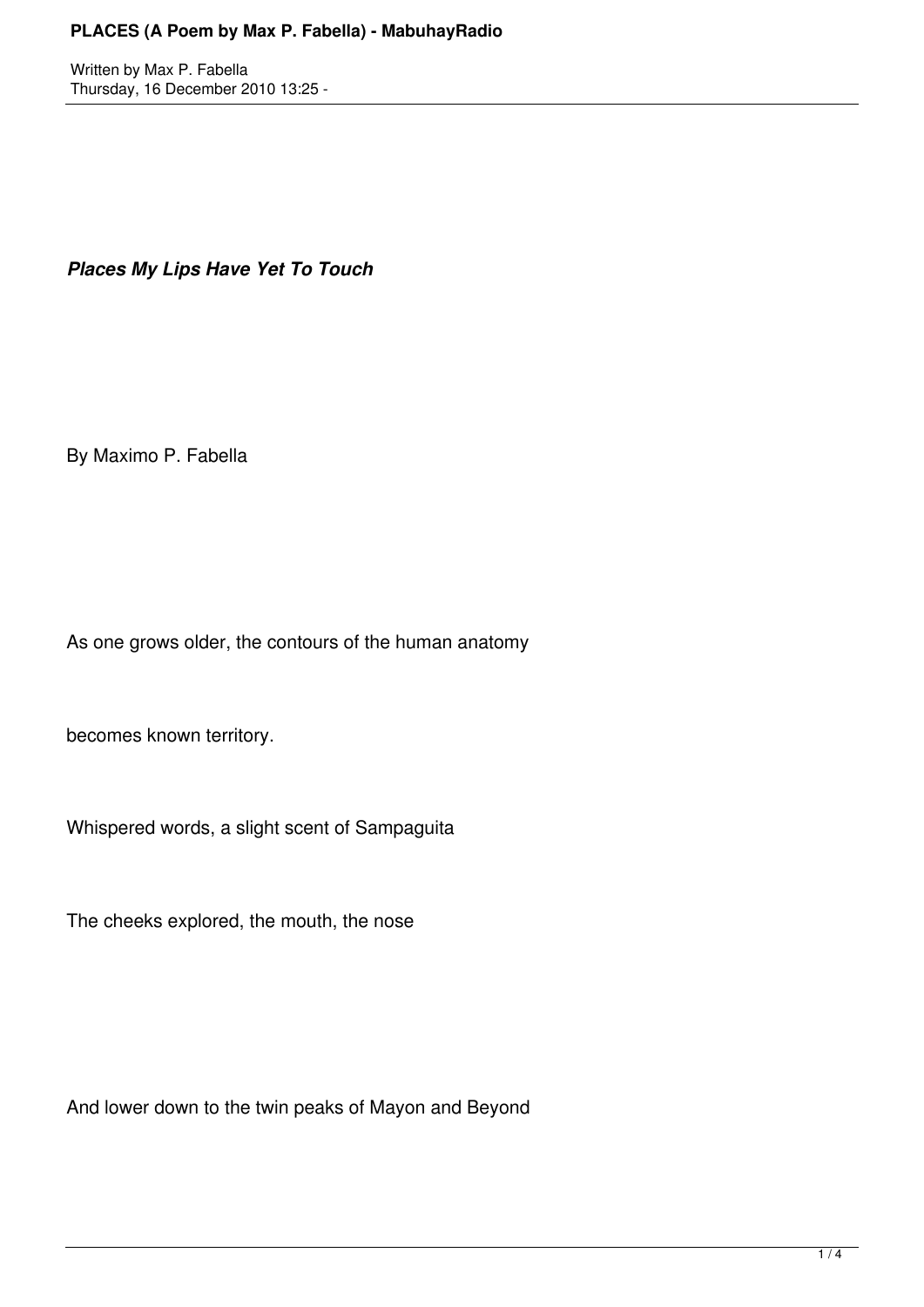## **PLACES (A Poem by Max P. Fabella) - MabuhayRadio**

Written by Max P. Fabella Thursday, 16 December 2010 13:25 -

Lower down the Navel, explored

Was Quijano de Manila wrong?

The unforgettable smell of Middle Creation,

Aha, this is where it all began,

from Garden EDEN.

Unless, it is a friendly cheek, the expected social peck.

Tempted to kiss, with or without, the fragrance of Kalamansi flower

Was it a Judas kiss? Betrayed a friend to its regret.

The poets of writ of kisses, forgettable.

How can I hold in old time see, a remembered NIGHT, a silent SEA?

My lips have touched the sun, many a day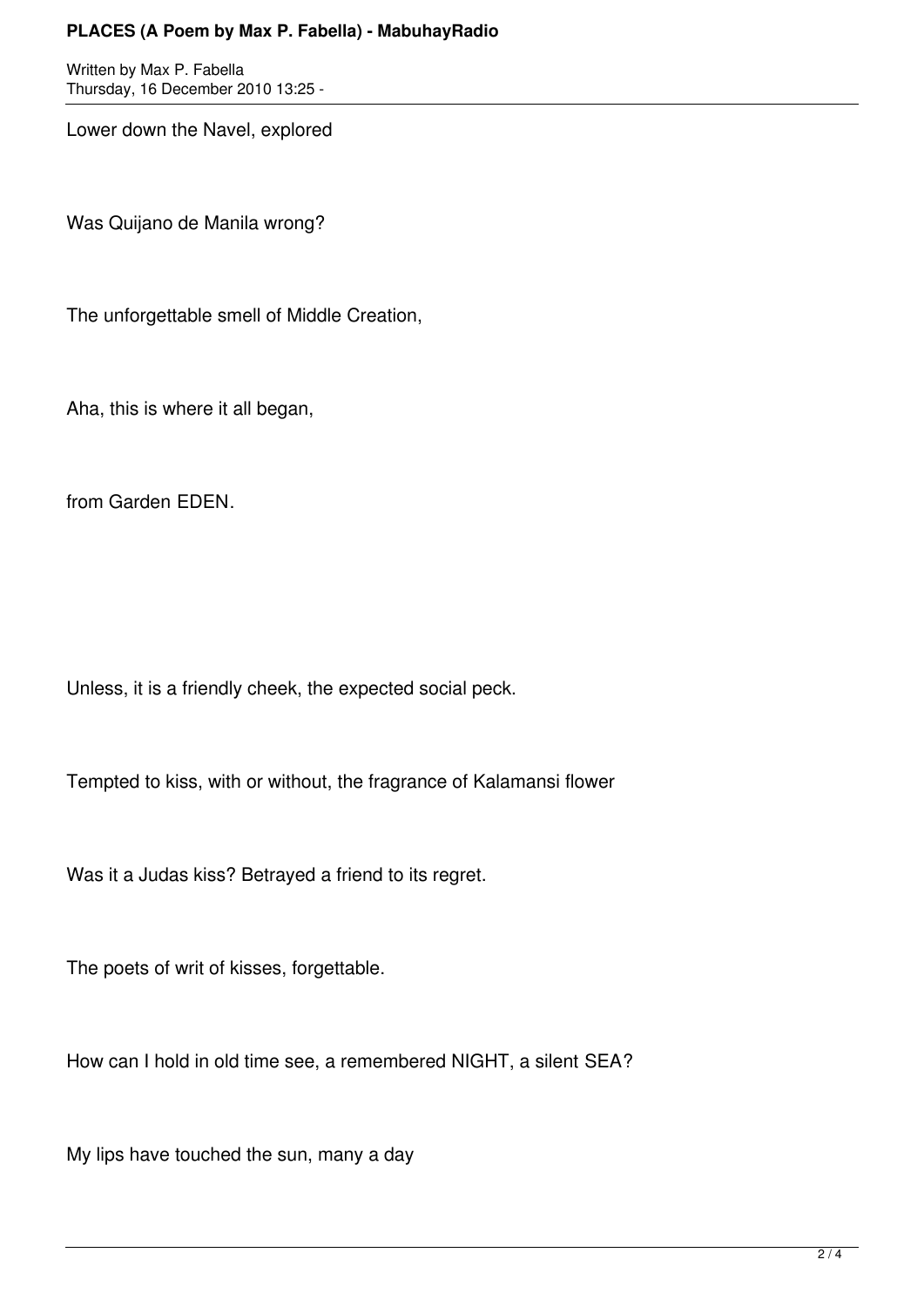## **PLACES (A Poem by Max P. Fabella) - MabuhayRadio**

Written by Max P. Fabella Thursday, 16 December 2010 13:25 -

walking through roads, no tire threads have been –

Carabao steps mark after a shower rain.

I trod the same road, without a shoe.

I wonder why my feet are sore.

A sharp pebble touches the sole?

My lips have touched the rain, no house, no shelter,

I wish it short, for home is far.

My lips have touched the water, salty and regular.

It is not far, it is all around us, ISLANDER.

At other times, the murky water brings the mud